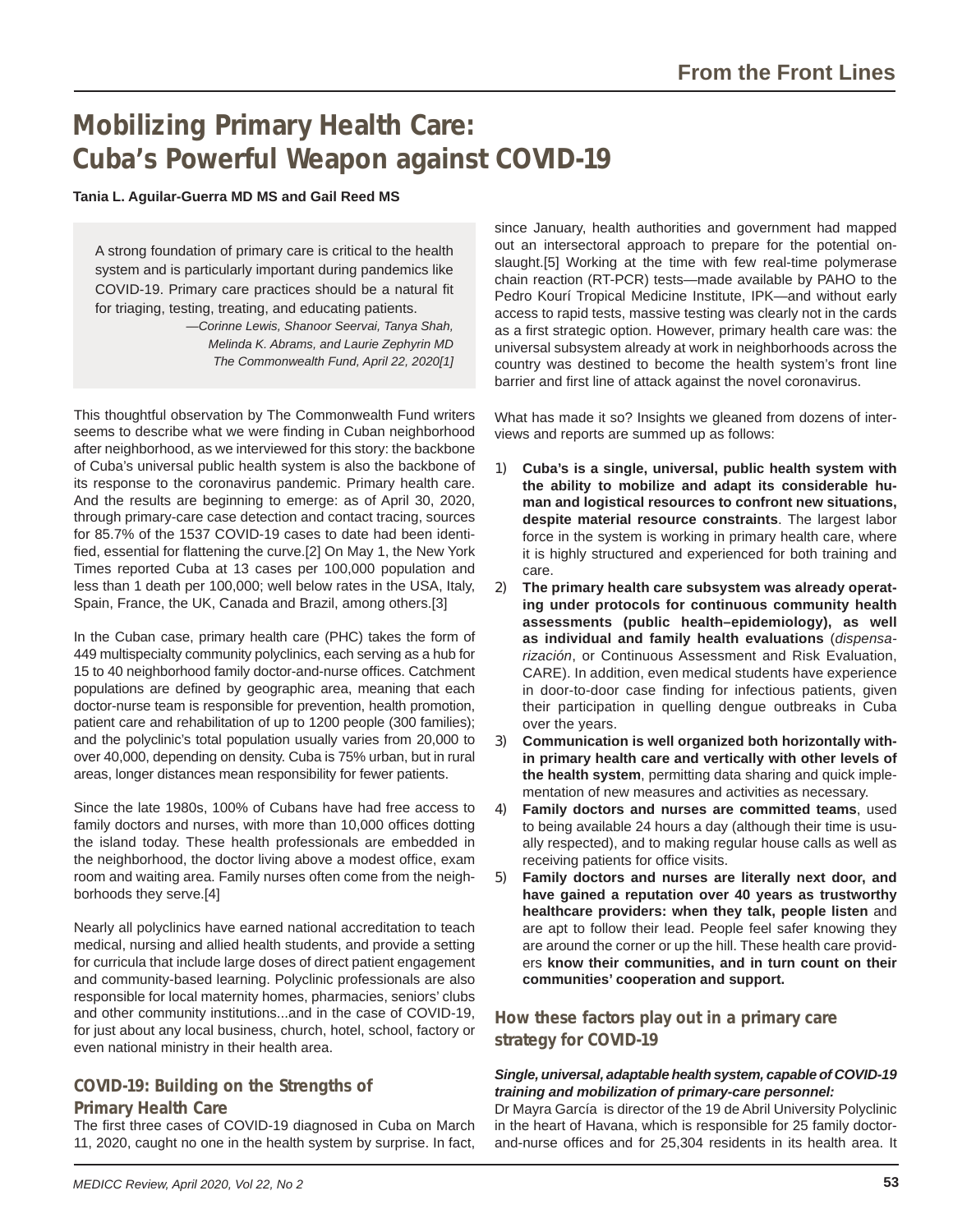

*Dr Mayra García: Training included "anyone who might come in contact with a patient, including all support staff."*

also has one of the country's oldest populations, with more than 30% over 60 years of age. She says **special COVID-19 training of the health workforce was key to mobilization** well before March's first cases were identified.

"Training was three tiered," she explains. "Everyone in the health system was trained on this coronavirus, how it was transmitted, and what was happening globally with its spread. First, we had a course at IPK involving professionals selected from each province, and then they returned home to share this new knowledge locally, the second tier. Here in Havana, this resulted in the provincial health department creating a group to train personnel. They trained directors of hospitals, polyclinics and the like, area by area, because Havana has 82 polyclinics, each with a fair number of family doctor-and-nurse offices. Then they went on to the third tier: training for family doctors and nurses themselves, lab and radiology technicians, administrative personnel, and also housekeeping staff, ambulance drivers and orderlies. Anyone who might come in contact with a patient, including all support staff. This last is key, I think, because people are always thinking about doctors and nurses, but what about other health personnel? They need to be just as aware and just as protected."

But Dr García says the training didn't stop with the health sector: the polyclinic was responsible for more. "Each polyclinic's staff went out to **train people in the workplaces in their geographic health area**, including small business owners, such as people renting their homes or managing private child care facilities. Family doctors, for example, mapped the houses that were being rented (especially those to foreigners) and wherever children were being cared for, to explain COVID-19 health measures and protocols so they could better protect themselves and those in their homes and businesses, learning what to do, how to recognize symptoms, and so on."

Dr Rubén García, who has spent the last 22 years as a family physician in various primary-care responsibilities, is now vice director for medical care in Havana's Plaza Municipality, where the 19 de Abril polyclinic is located. He notes that **reorganization of**  **primary care activities** started early, beginning at the top: "All of the supervisors—whether nurses, doctors or program directors, who had been trained as family doctors and nurses—went to family doctor-and-nurse offices to reinforce them. We left very few at the top of the primary care subsystem in the municipality. We also involved dentists and physical therapists, whose workload was beginning to diminish as a result of stay-at-home guidelines. And in the case of polyclinics like 19 de Abril, we transferred some personnel from other areas to theirs, to even out our capabilities across the network."

He notes that more family medicine specialists, dentists and nurses were posted in local hotels, to provide 24-hour case detection and medical care to foreigners still residing there. At one point, some 320 guests were lodged in one hotel, the responsibility of a single polyclinic.

The **polyclinics also reorganized services**, in order to isolate from the rest of patient care the areas for people with respiratory symptoms, mainly those referred by family physicians but also some walk-ins to emergency services. Explains Dr Mayra García: "One of the first orders we received was to create different areas for evaluating people with symptoms of acute respiratory infections (ARIs), including both doctor office areas and urgent care. So we restructured to keep those patients separate from others. The new areas are staffed 24/7 to assess all ARI patients who come in, as is the polyclinic 'command center,' where doctors finally determine the course of care or remittance of patients with respiratory or other symptoms of COVID-19."

Regularly scheduled appointments at polyclinics or with family doctors were postponed whenever possible, and prioritized patients such as older adults with chronic conditions or pregnant women were most often visited at home, rather than seen in offices. This reorganization of family doctor-and-nurse time then enabled these duos to head up newly organized efforts, including daily active case detection and contact tracing in their neighborhoods.



*Dr Rubén García: "All of the supervisors...trained as family*  doctors and nurses...went to family doctor-and-nurse offices to *reinforce them."*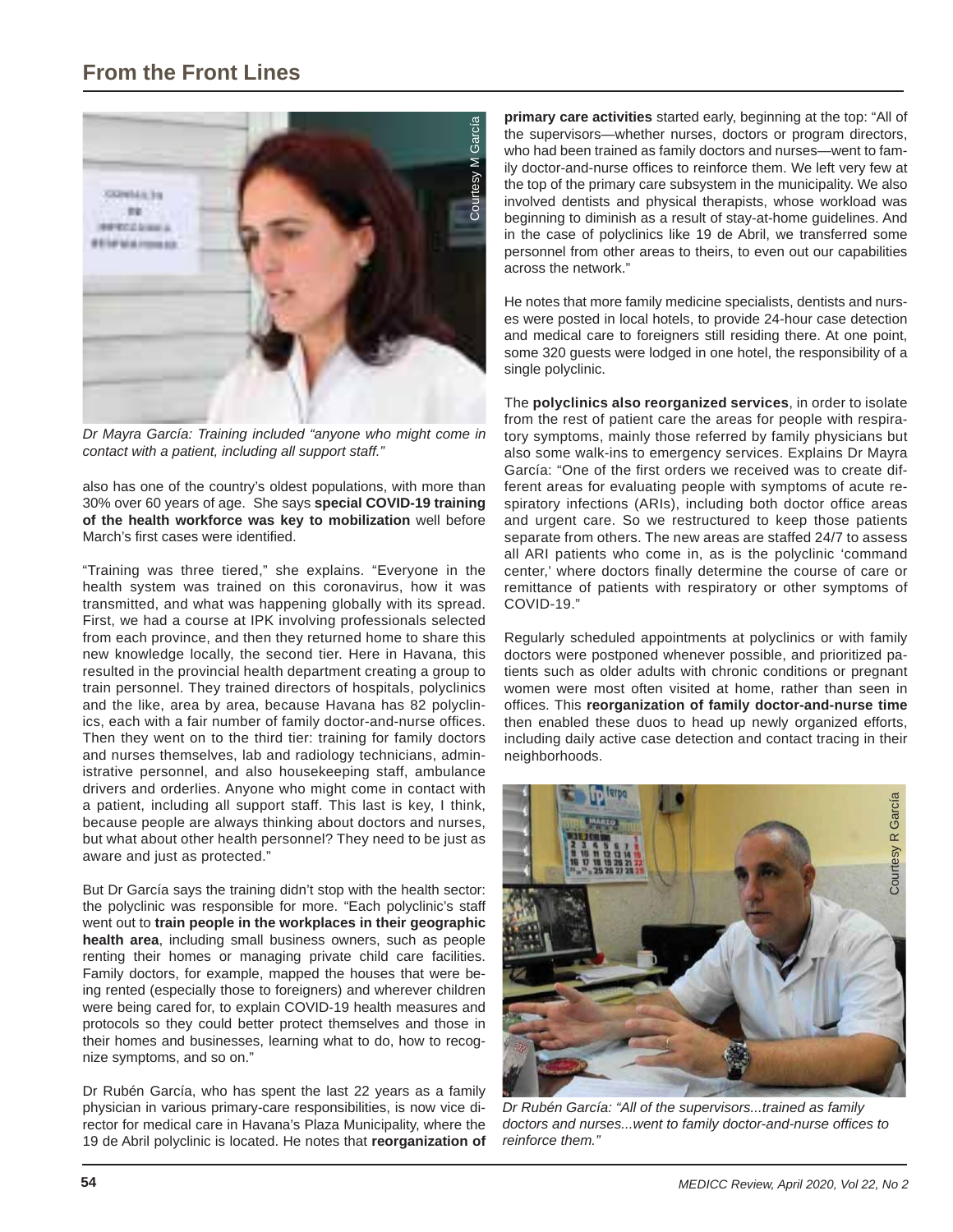### *Primary care already operating under protocols for continuous community, family and individual health assessments:*

Two essential tools of Cuban primary care are the community health assessment and the individualized CARE model. The first makes use of a medical training that melds clinical medicine with public health, by assessing the general health—including environmental issues and social conditions—of a neighborhood annually by family doctors and then by the polyclinic. The CARE model goes more deeply into family and individual medical histories, categorizing each person into one of four groups: apparently healthy, with risk factors for disease, ill, and finally in recovery or rehabilitation. Risks include such key factors as smoking and overweight or obesity. Ill includes acute as well as chronic conditions, such as hypertension and diabetes. This information is collected by family doctors and nurses from the people they serve in their neighborhood, for whom they keep paper medical records that also include items such as well-baby visits, vaccinations, pregnancies and so forth.

Dr Marta Gálvez, family physician with a master's degree in geriatrics, has been in her neighborhood family doctor-and-nurse office #9 of the Plaza University Polyclinic for the past 29 years... except for those times when she volunteered abroad in places as far away as Namibia. She says the CARE model is fundamental: "The first thing any self-respecting doctor must know is the health situation of the population she serves. You need to know what to look out for, what you need to prevent, what you need to promote. The main goal of a primary care physician is health promotion and prevention of diseases, so you have to know your community to design a strategy that suits their needs. CARE is a vital tool: it's why I know that I have 658 older adults in a total population of 1093 people, and 42 of the elderly live alone. That's one of my biggest challenges, the aging of the people in my neighborhood."

Dr Alejandro Fadragas, family physician with master's degrees in infectious diseases and sexology, has served in office  $#8$  in his Plaza University Polyclinic neighborhood for 18 years. "The CARE model also automatically alerts us to people who are more susceptible to respiratory infections, the people whose chronic diseases are the risk factors most commonly associated with complications in COVID-19 patients. This way, we already know who they are," he says.

With the experience of applying such protocols, primary health care teams were prepared to incorporate new actions into their daily routines. Since they already made house calls most afternoons, it was not a stretch to turn these visits into the **single most important tool since the early days of surveillance: active case detection**.[6] The protocols in place for COVID-19 call for daily active case detection in every Cuban neighborhood, with some 28,000 medical students joining the effort led by family doctors and nurses.

Dr Gálvez explains how this works: "Mainly we're actively looking for respiratory symptoms, active case detection, and if these appear, then, depending on how the symptoms are classified, we follow one or another protocol. For example, when we find someone with symptoms, we take an epidemiological survey, based on a very detailed questionnaire; we also make a thorough physical exam and a comprehensive evaluation. We use all this to decide what conduct to follow.



*Dr Marta Gálvez: "The fi rst thing any self-respecting doctor must know is the health situation of the population she serves."*

It also enables us to survey 100% of our population on a daily basis, starting with the medical students every morning, household by household."

**If a person is suspected as having COVID-19, they are remitted to their polyclinic for evaluation**, and if physicians there determine that indeed they have a suspected case, then the patient is first isolated in the polyclinic itself and **then sent to one of the isolation centers** now set up in every municipality in the country, for a period of at least 14 days (where they receive rapid tests). If the case appears to be another respiratory illness, the person returns home, but must stay there for at least 14 days, followed in primary care.

Dr Gálvez emphasizes: "The importance of this whole process of active detection at the primary care level is so that **hospitals are reserved for those patients who really need them**: thus, those patients with COVID-19 have the ICU bed they need, the attention for any complication that might present. But the rest of the acute respiratory patients can be cared for at our level. That way, even as patient numbers may increase, we have a better chance of giving everyone the care they need."

But active case detection, evaluation, temporary isolation and referrals aren't the only responsibilities of primary care professionals during the COVID-19 pandemic: they are also entrusted with the equally important job of **contact tracing for all suspected or confi rmed cases**. Personnel at hospitals specially selected for COVID-19 patients carry out an epidemiological survey of their own, to identify contacts the patient may have had.

Dr Gálvez says this part can be stressful: "Imagine! You have to decide among competing priorities. Just now, for example, I got a call from the polyclinic director, who says there are three people in my neighborhood who had contact with a confirmed case. So I need to visit them immediately. Then there is another patient who is not feeling well. The nurse and I have to juggle things on an hourly basis."

Josefa Nietos has spent 34 of her 45 years as a nurse in primary care, and she was a founder of the family doctor-and-nurse pro-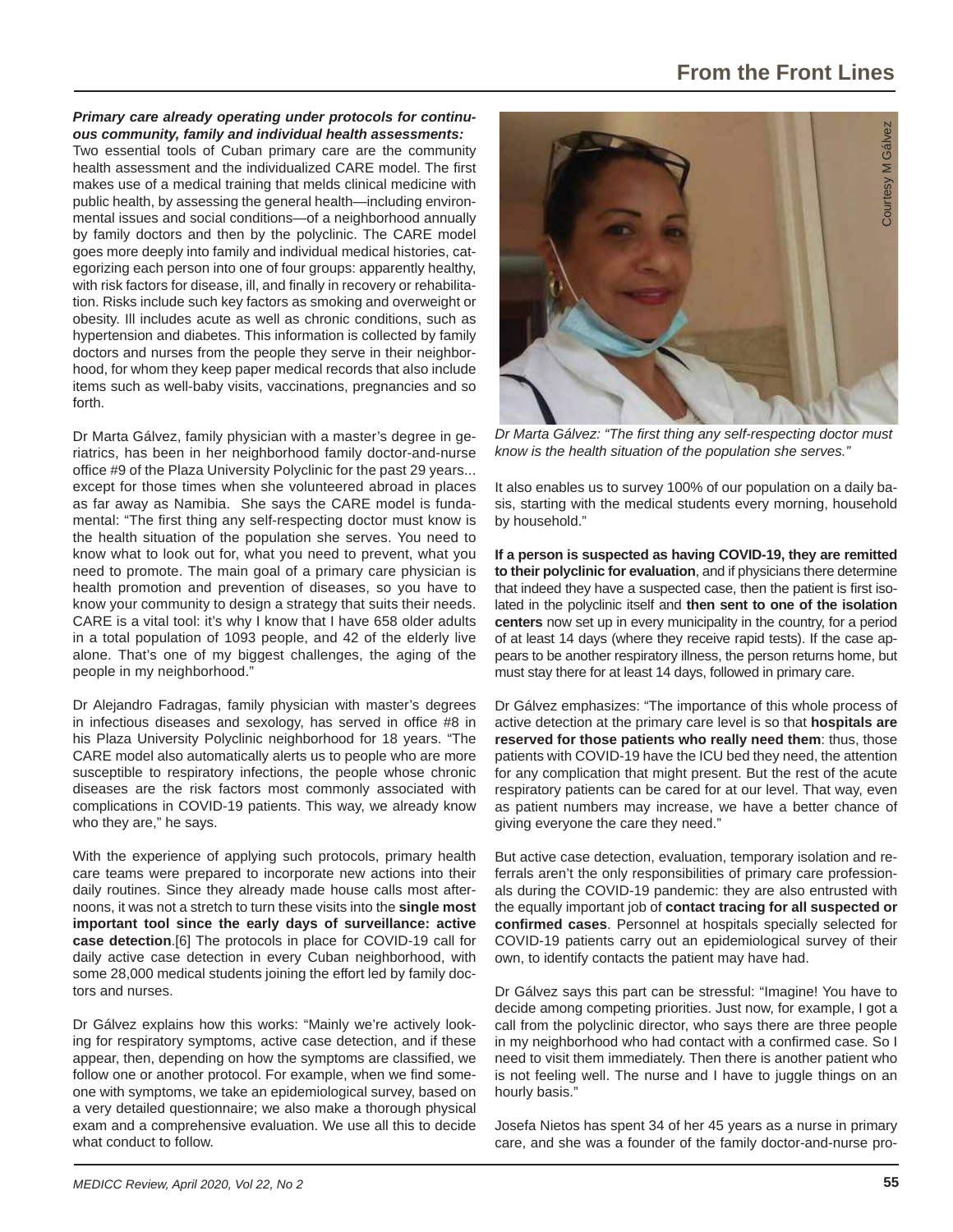## **From the Front Lines**

gram in the Plaza Polyclinic health area, where she works in family doctor-and-nurse office #11. "Yesterday, we saw the first family in our neighborhood that had contact with a confirmed COVID-19 case. The family was asymptomatic, and we remitted them to the polyclinic so they could be sent on to an isolation center for the required 14 days. And then their home was disinfected."

**Home disinfection of contacts and suspected cases** is a lesser-known aspect of primary care tasks, and is carried out by a "rapid response" team, usually made up of the polyclinic director and two vice directors, who disinfect households with family members. This is carried out with various disinfecting solutions, for surfaces and even for staircase railings in apartment buildings. If need be, family doctors and nurses pitch in.

**Protection of health workers**, and the apparently healthy people they come in contact with, is another concern in primary health care. Dr García notes that the workers at a hotel in her polyclinic area are checked daily by nursing and medical staff assigned there, "because the foreigners have been lodged there for over 21 days without becoming ill, so if they're infected now, it's our responsibility." Disinfectants, gloves, masks and other protective gear are provided by the polyclinics; Dr Gálvez says they change masks every four hours, wash them, boil and then iron them for re-use; and they disinfect family doctor-and-nurse offices and their homes daily.

Dr Fadragas notes that once at home, he leaves his shoes outside, removes all his clothes, separates them for washing, and jumps in the shower. "I don't deny that I'm worried about me or my family becoming infected," he says. "So I wish we had even more protection."

### *A vital communications network involving primary care:*

As was alluded to by Dr Gálvez, polyclinic "command centers" are in touch throughout the municipality, province and even country, to alert for contact tracing and possible cases. In the early phase, when travelers were still flying into Cuban airports, this also involved rapid communication from airport and port medical personnel, who received the health questionnaires filled out by each passenger. These included the address where each was headed in the country, and local family doctors were charged with follow up for all.

**Essential communications lines with hospitals have also been set up:** when COVID-19 patients are discharged, they require follow-up in primary care for the next 14 days, and then must be cleared by a RT-PCR in order to receive an "epidemiological discharge." All this falls on local polyclinics, family doctors and nurses.

#### *Primary health care providers committed, used to 24/7 responsibilities:*

There is no doubt that the heavy lifting required in primary care during COVID-19 is testing not only professional prowess, experience and organization, but also commitment. These health workers must be on the ball, ready to move and to make decisions that can change the course of the spread of the disease.

Dr Gálvez notes: "I have lost track of time; I don't know when I'm not at work. **Right now, you have to dedicate yourself entirely to the job**. Because depending on what you do now, later you'll have less work to do, because fewer people will be getting sick. It's prevention and health promotion that ensures our communities' health, after all."

"There are days we finish at 10 o'clock at night, but we can't rest now. You feel a tremendous sense of responsibility," says Dr Fadragas, "We're right here, every day, in touch with the population, where they live, where we need to make sure things are done right to protect everyone. We know we're on the front lines, and we're the most effective ones there. We're the ones who have the main job of educating people, especially during our 'rounds' of active case finding, to increase awareness of risk perception. It's not an easy task, but we know we have to do it and do it well."



*Dr Fadragas: "You feel a tremendous sense of responsibility."*

*Family doctors and nurses are literally next door, their communities listen to them, and they count on their communities:* This two-way street may be the most critical, long-lasting effect of this Cuban strategy relying so much on primary care: since these health professionals are embedded in their communities, they have gained a solid reputation over time, are respected and listened to. This makes them better at influencing local resi**dents than just about anybody else**, and they are also there to see when people aren't abiding by physical distancing, sheltering at home, or when an older resident living alone needs a helping hand from a neighbor.

And certainly not all is well concerning risk perception and individual responsibility, especially in densely populated, high-risk municipalities like Plaza. Comments Dr Rubén García: "I think at one point, people started becoming too confident, when they saw the number of cases wasn't rising very fast. When there were fewer travelers coming from abroad, too. Right now, I think the main problem we have is respect for physical distancing, people on the street without face masks. People who don't have to be